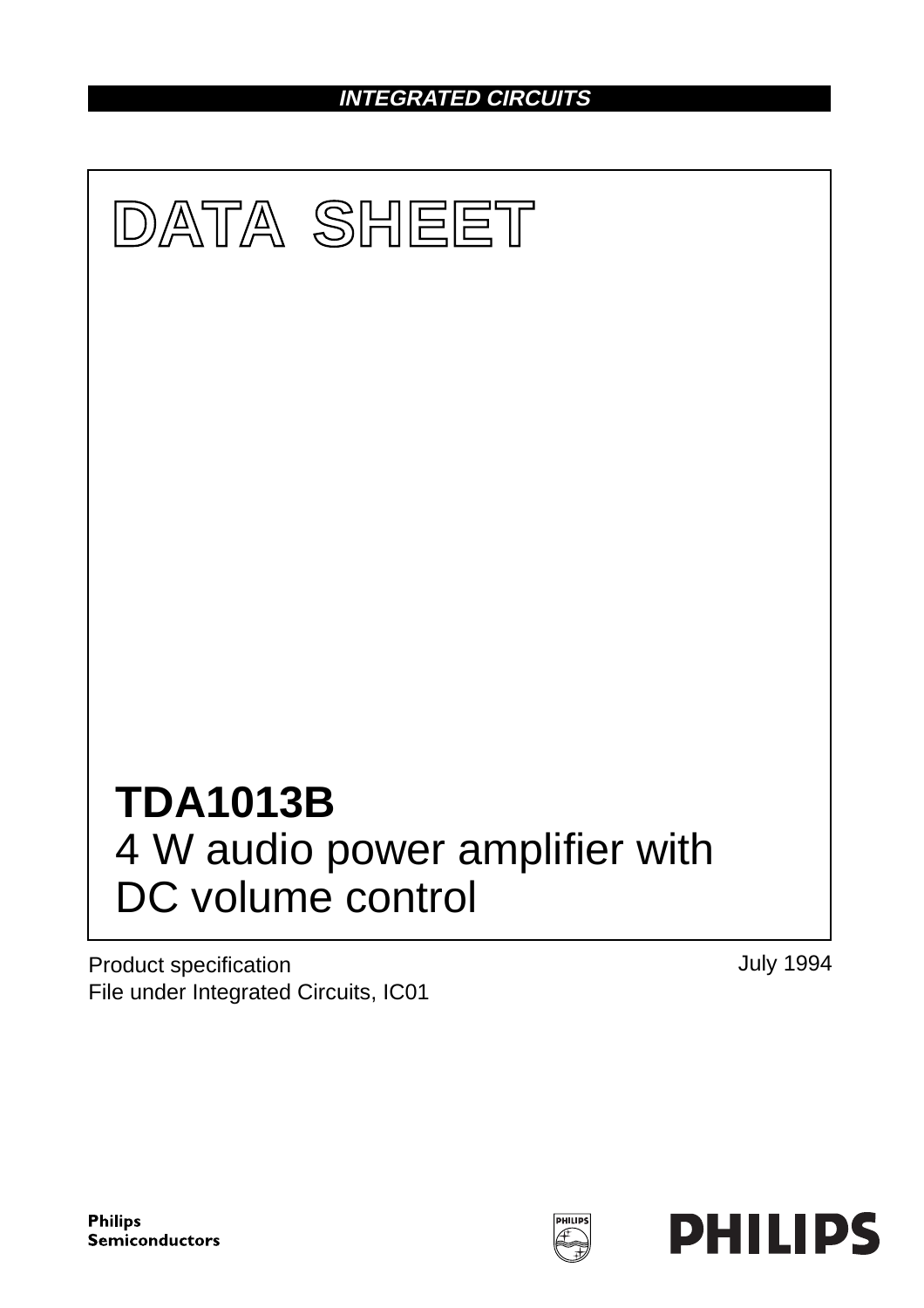# **4 W audio power amplifier with DC volume control TDA1013B**

## **GENERAL DESCRIPTION**

The TDA1013B is an integrated audio amplifier circuit with DC volume control, encapsulated in a 9-lead single in-line (SIL) plastic package. The wide supply voltage range makes this circuit ideal for applications in mains and battery-fed apparatus such as television receivers and record players.

The DC volume control stage has a logarithmic control characteristic with a range of more than 80 dB; control is by means of a DC voltage variable between 2 and 6.5 V.

The audio amplifier has a well defined open loop gain and a fixed integrated closed loop. This device requires only a few external components and offers stability and performance.

## **Features**

- Few external components
- Wide supply voltage range
- Wide control range
- Pin compatible with TDA1013A

## **QUICK REFERENCE DATA**

- Fixed gain
- High signal-to-noise ratio
- Thermal protection

| <b>PARAMETER</b>          | <b>CONDITIONS</b>                          | <b>SYMBOL</b>        | MIN. | TYP.            | MAX. | <b>UNIT</b> |
|---------------------------|--------------------------------------------|----------------------|------|-----------------|------|-------------|
| Supply voltage            |                                            | $V_{\mathsf{P}}$     | 10   | 18              | 40   | V           |
| Repetitive peak output    |                                            |                      |      |                 |      |             |
| current                   |                                            | <b>I</b> ORM         |      | $\qquad \qquad$ | 1.5  | A           |
| Total sensitivity         | $P_0 = 2.5 W;$                             |                      |      |                 |      |             |
|                           | DC control at max. gain                    | $V_i$                | 44   | 55              | 69   | mV          |
| <b>Audio amplifier</b>    |                                            |                      |      |                 |      |             |
| Output power              | THD = 10%; $R_1 = 8 \Omega$                | $P_0$                | 4.0  | 4.2             | —    | W           |
| Total harmonic distortion | $P_0 = 2.5$ W; R <sub>1</sub> = 8 $\Omega$ | <b>THD</b>           |      | 0.15            | 0.1  | $\%$        |
| Sensitivity               | $P_0 = 2.5 W$                              | $V_i$                | 100  | 125             | 160  | mV          |
| DC volume control unit    |                                            |                      |      |                 |      |             |
| Gain control range        |                                            | $ \Delta G_{\rm V} $ | 80   |                 | —    | dB          |
| Signal handling           | THD $<$ 1%;                                |                      |      |                 |      |             |
|                           | $DC$ control = 0 dB                        | $V_i$                | 1.2  | 1.7             | —    | V           |
| Sensitivity (pin 6)       | $V_0 = 125$ mV;                            |                      |      |                 |      |             |
|                           | max. voltage gain                          | $V_i$                | 39   | 45              | 55   | mV          |
| Input impedance (pin 8)   |                                            | $ Z_i $              | 23   | 29              | 35   | $k\Omega$   |

## **PACKAGE OUTLINE**

9-lead SIL; plastic (SOT110B); SOT110-1; 1996 July 23.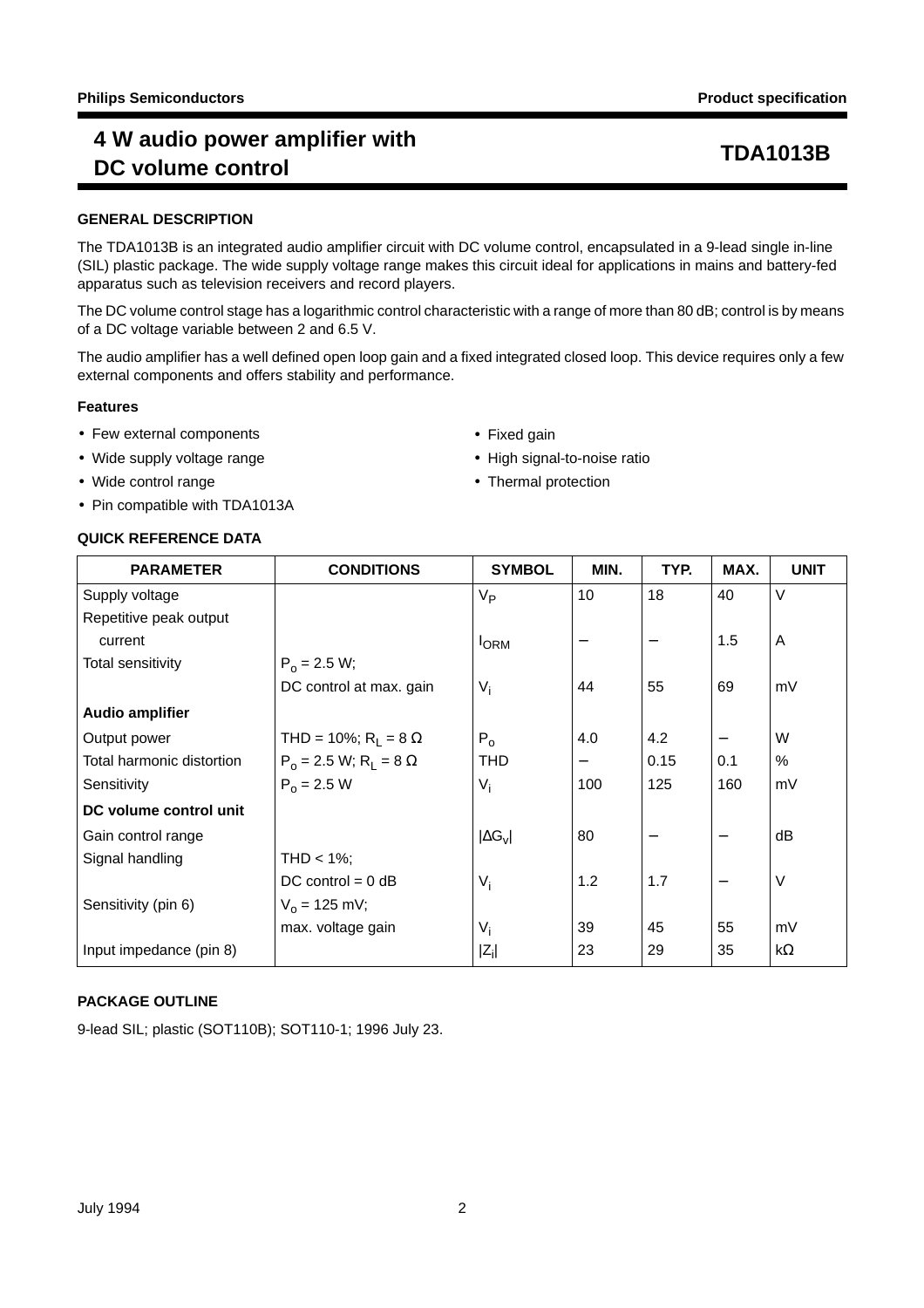# 4 W audio power amplifier with 4 W audio power amplifier with the state of the control to the TDA1013B TDA1013B



## **PINNING**

- 1. power ground
- 2. amplifier output
- 3. supply voltage
- 4. electronic filter
- 5. amplifier input
- 6. control unit output
- 7. control voltage
- 8. control unit input
- 9. signal ground (substrate)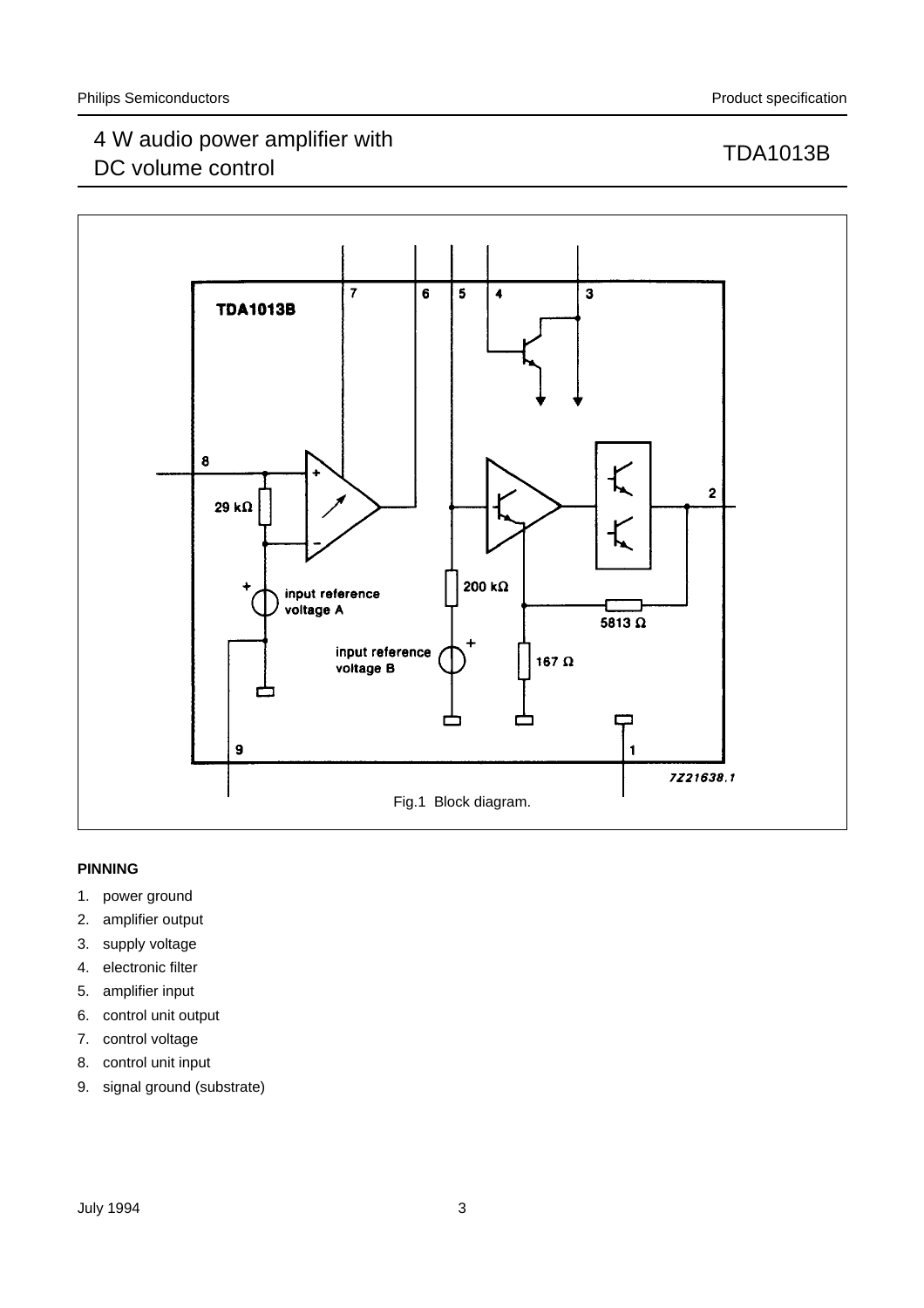## **RATINGS**

Limiting values in accordance with the Absolute Maximum System (IEC 134)

| <b>SYMBOL</b>             | <b>PARAMETER</b>                   | MIN.                     | MAX.   | <b>UNIT</b> |
|---------------------------|------------------------------------|--------------------------|--------|-------------|
| $V_{\mathsf{P}}$          | Supply voltage                     |                          | 40     |             |
| <b>I</b> OSM              | Non-repetitive peak output current | $\overline{\phantom{0}}$ | 3      | A           |
| <b>I</b> ORM              | Repetitive peak output current     |                          | 1.5    | A           |
| $\mathsf{T}_{\text{stg}}$ | Storage temperature range          | $-55$                    | $+150$ | $^{\circ}C$ |
| $\mathsf{T}_{\mathsf{c}}$ | Crystal temperature                | –                        | $+150$ | $^{\circ}C$ |
| $P_{\text{tot}}$          | Total power dissipation            | see Fig.2                |        |             |



## **HEATSINK DESIGN EXAMPLE**

Assume V<sub>P</sub> = 18 V; R<sub>L</sub> = 8 Ω; T<sub>amb</sub> = 60 °C; T<sub>c</sub> = 150 °C (max.); for a 4 W application, the maximum dissipation is approximately 2.5 W. The thermal resistance from junction to ambient can be expressed as:

 $R_{th\ j-a} = R_{th\ j-tab} + R_{th\ tab-h} + R_{th\ h-a}$ 

$$
\frac{T_{j \text{ max}} - T_{\text{amb max}}}{P_{\text{max}}} = \frac{150 - 60}{2.5} = 36 \text{ K/W}
$$

Since  $R_{th\ j\text{-}tab} = 9$  K/W and  $R_{th\ tab-h} = 1$  K/W,  $R_{th\ h\text{-}a} = 36 - (9 + 1) = 26$  K/W.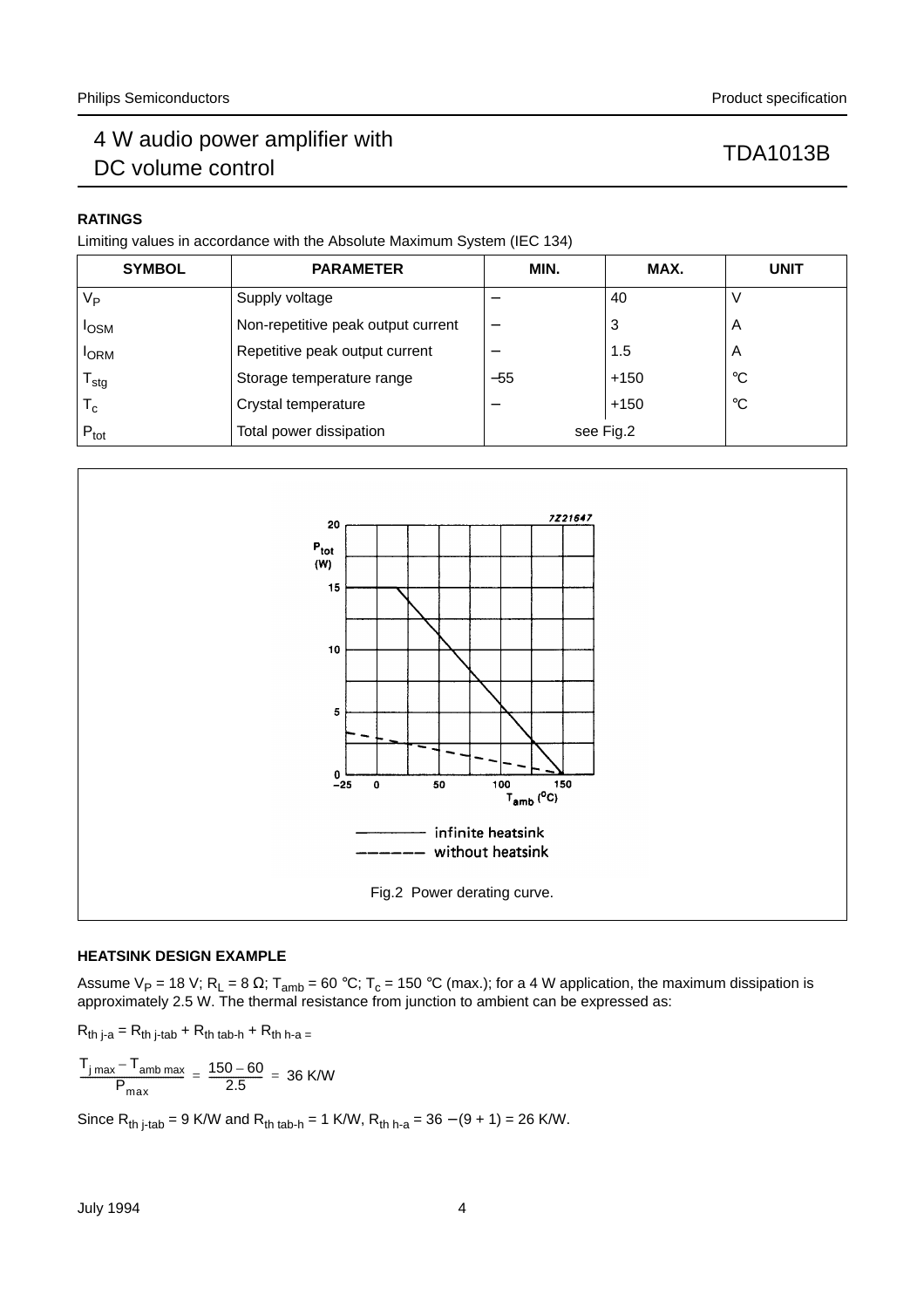# 4 W audio power amplifier with 4 W audio power amplifier with the state of the control to the TDA1013B TDA1013B

## **CHARACTERISTICS**

 $V_P$  = 18 V; R<sub>L</sub> = 8 Ω; f = 1 kHz; T<sub>amb</sub> = 25 °C; see Fig.10; unless otherwise specified

| <b>PARAMETER</b>               | <b>CONDITIONS</b>                         | <b>SYMBOL</b>        | MIN.                     | TYP.                     | MAX.                     | <b>UNIT</b> |
|--------------------------------|-------------------------------------------|----------------------|--------------------------|--------------------------|--------------------------|-------------|
| Supply voltage range           |                                           | V <sub>P</sub>       | 10                       | 18                       | 40                       | V           |
| Total quiescent current        |                                           | $I_{\text{tot}}$     | $\qquad \qquad -$        | 25                       | 60                       | mA          |
| Noise output voltage           | note 1                                    |                      |                          |                          |                          |             |
| at maximum gain                | $R_S = 0 \Omega$                          | $V_{n}$              | $\overline{\phantom{0}}$ | 0.5                      | $\qquad \qquad -$        | mV          |
| at maximum gain                | $R_S = 5 k\Omega$                         | $V_{n}$              | —                        | 0.6                      | 1.4                      | mV          |
| at minimum gain                | $R_S = 0 \Omega$                          | $V_{n}$              | —                        | 0.25                     | —                        | mV          |
| <b>Total sensitivity</b>       | $P_0 = 2.5 W;$<br>DC control at max. gain | $V_i$                | 44                       | 55                       | 69                       | mV          |
| <b>Audio amplifier</b>         |                                           |                      |                          |                          |                          |             |
| Repetitive peak output current |                                           | $I_{\text{ORM}}$     | $\qquad \qquad -$        | $\overline{\phantom{0}}$ | 1.5                      | A           |
| Output power                   | THD = 10%; $R_1 = 8 \Omega$               | $P_{o}$              | 4.0                      | 4.2                      | $\qquad \qquad -$        | W           |
| Total harmonic distortion      | $P_0 = 2.5 W$ ; $R_L = 8 \Omega$          | <b>THD</b>           | $\overline{\phantom{0}}$ | 0.15                     | 1.0                      | %           |
| Sensitivity                    | $P_0 = 2.5 W$                             | $V_i$                | 100                      | 125                      | 160                      | mV          |
| Input impedance (pin 5)        |                                           | $ Z_i $              | 100                      | 200                      | 500                      | $k\Omega$   |
| Power bandwidth                |                                           | $B_{\mathsf{P}}$     |                          | 30 <sub>to</sub>         |                          |             |
|                                |                                           |                      |                          | 40 000                   | $\qquad \qquad -$        | Hz          |
| DC volume control unit         |                                           |                      |                          |                          |                          |             |
| Gain control range             |                                           | $ \Delta G_{\rm V} $ | 80                       | 90                       | $\overline{\phantom{m}}$ | dB          |
| Signal handling                | THD < $1\%$ ;                             |                      |                          |                          |                          |             |
|                                | $DC$ control = $0$ dB                     | $V_i$                | 1.2                      | 1.7                      | $\overline{\phantom{0}}$ | V           |
| Sensitivity (pin 6)            | $V_0 = 125$ mV;                           |                      |                          |                          |                          |             |
|                                | max. voltage gain                         | $V_i$                | 39                       | 44                       | 55                       | mV          |
| Input impedance (pin 8)        |                                           | $ Z_i $              | 23                       | 29                       | 35                       | $k\Omega$   |
| Output impedance (pin 6)       |                                           | $ Z_{o} $            | 45                       | 60                       | 75                       | Ω           |

## **Note to the characteristics**

1. Measured in a bandwidth in accordance with IEC 179, curve 'A'.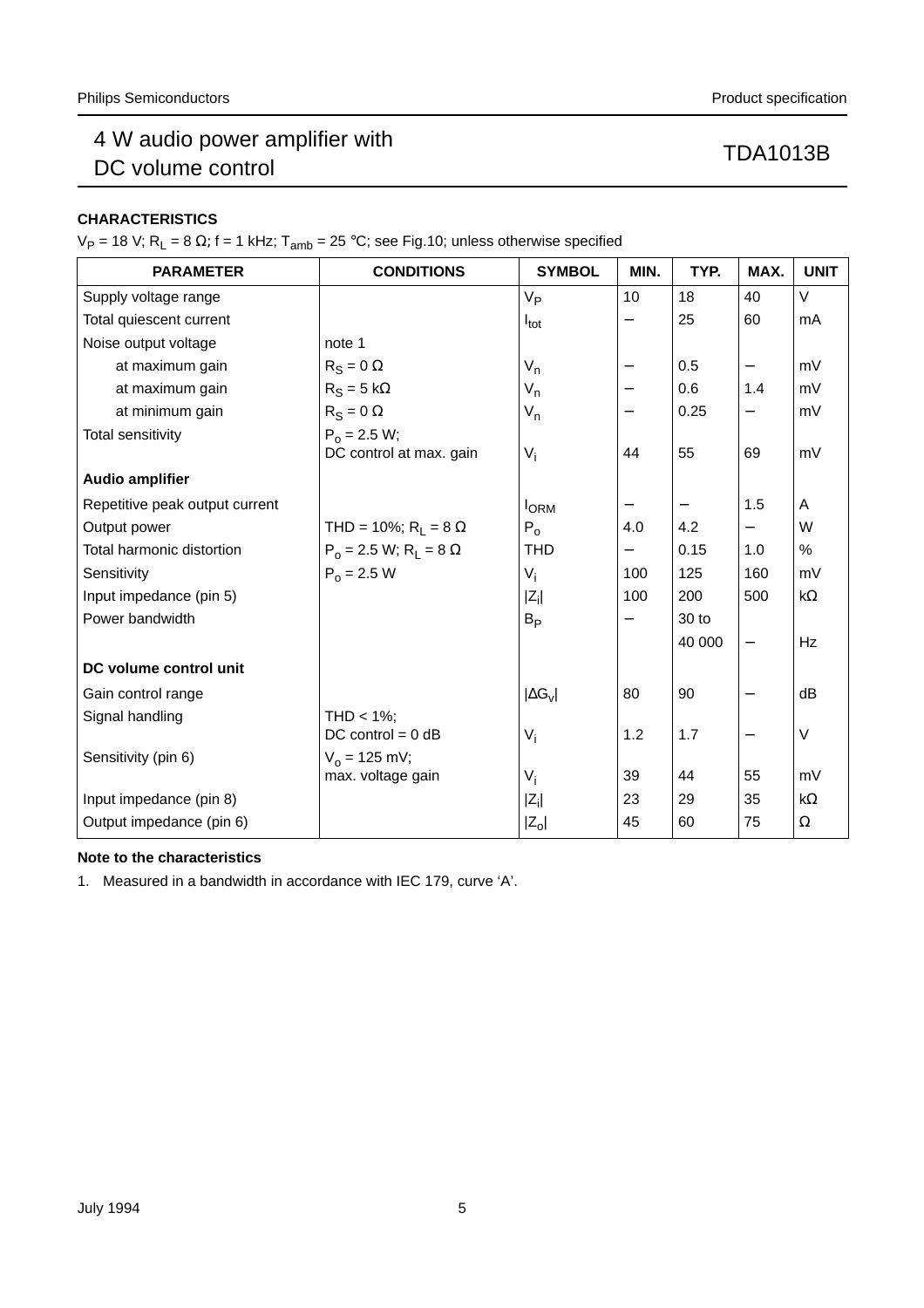## **APPLICATION INFORMATION**



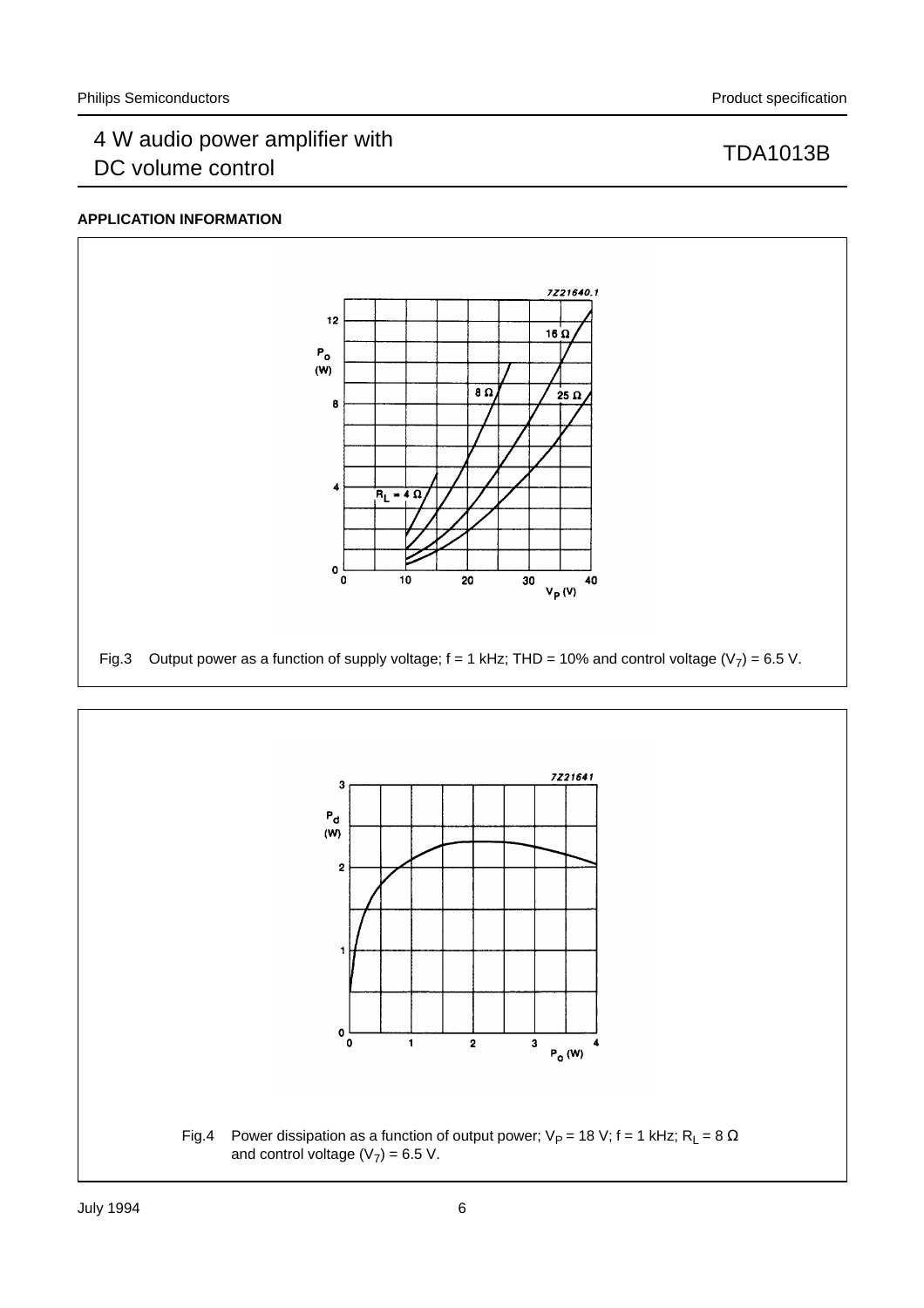# 4 W audio power amplifier with 4 W audio power amplifier with<br>DC volume control DC volume control





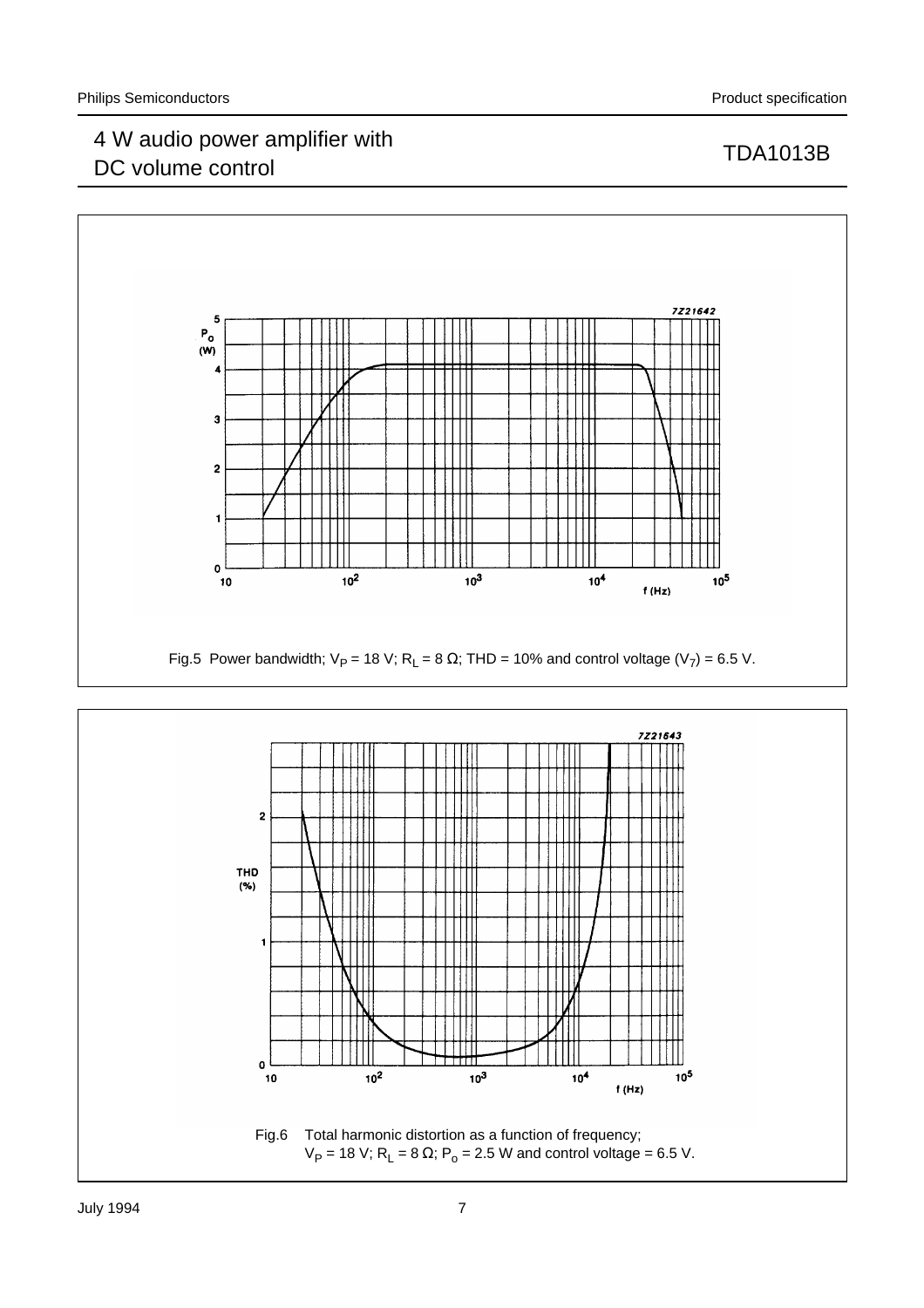# 4 W audio power amplifier with 4 W audio power amplifier with<br>DC volume control DC volume control



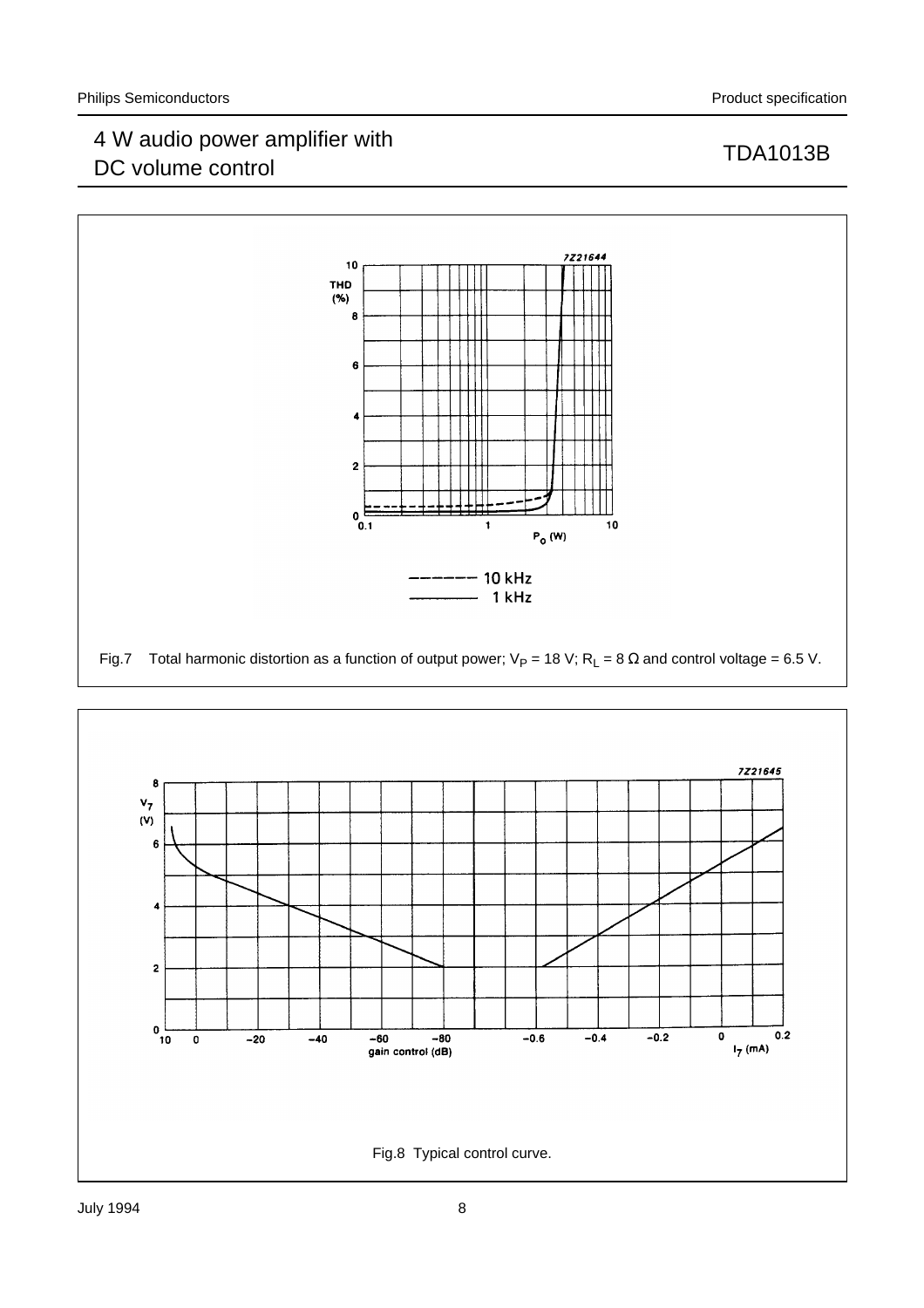# 4 W audio power amplifier with 4 W audio power amplifier with the control text of the TDA1013B DC volume control



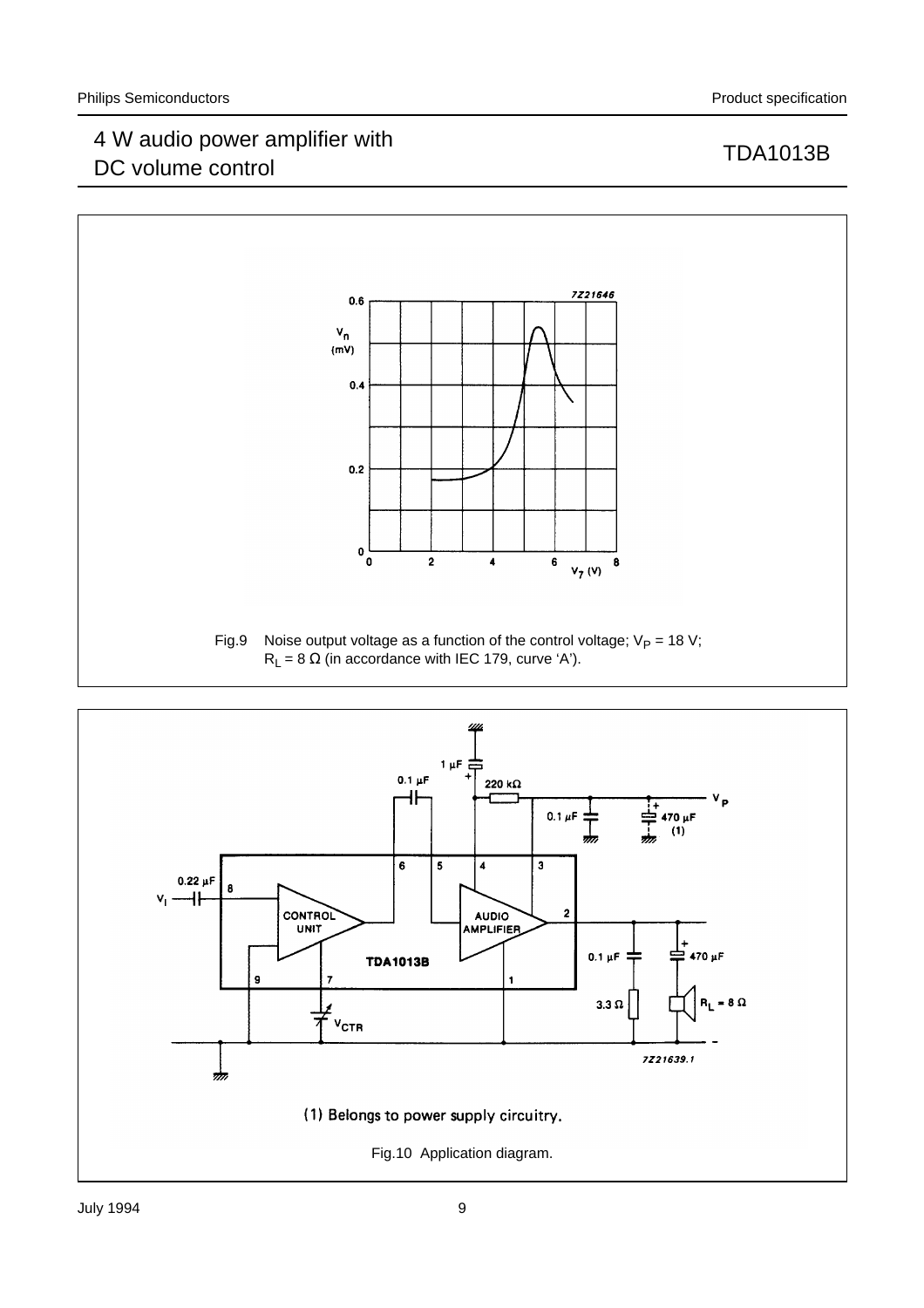## **PACKAGE OUTLINE**



 $95-02-25$